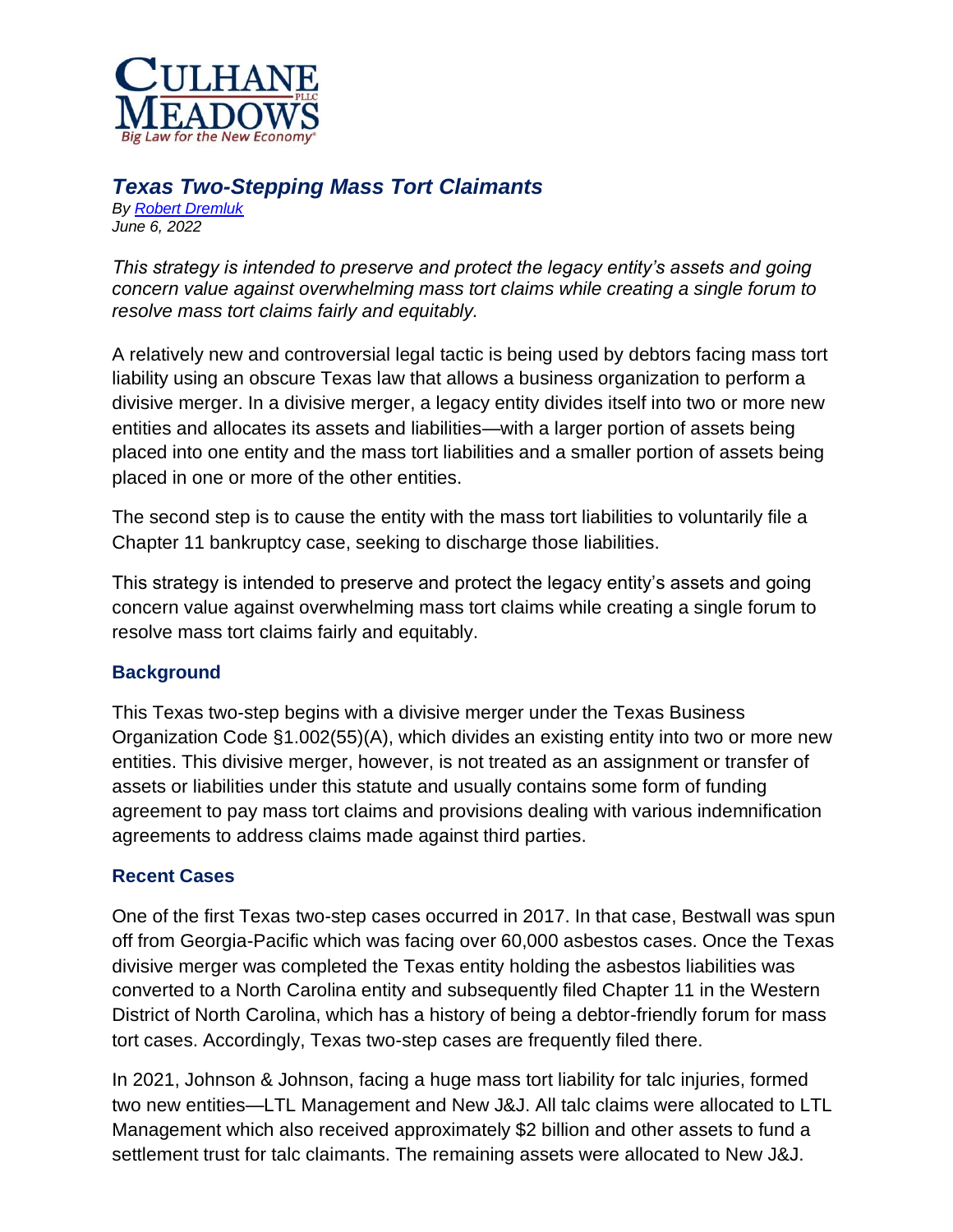

LTL Management reconstituted itself as a North Carolina corporation and filed Chapter 11 thereafter in the Western District of North Carolina. A timely motion to change venue to New Jersey was granted.

# **A Few Open Issues**

A few intriguing issues are presented by the Texas two-step. First, does the process constitute a fraudulent transfer under either applicable Texas law or the Bankruptcy Code? Currently, there is no definitive answer. In Texas, the two-step process theoretically could be treated as a transfer to hinder, delay, or defraud creditors under the Texas fraudulent transfer statute. On the other hand, the Texas Business Organization Code clearly states that a divisive merger does not involve any *transfer* or assignment of assets. So at least under Texas law, there is an unresolved question as to whether any transfer has even occurred.

Another key issue presented is whether the bankruptcy case should be dismissed because the case was filed in bad faith. While the Bankruptcy Code does not define bad faith, case law has developed some criteria that courts typically consider. One factor is whether the case was filed for an improper purpose. In LTL Management, the bankruptcy court considered the litigation posture outside the bankruptcy court, the subjective intent of debtor and management, the degree of financial distress facing the debtor, the pressures from non-moving creditors, pre-petition litigation conduct, the nature of the creditor body and the extent of assets, the structure and formation of the debtor, and debtor's reorganizational purpose and exit strategy. The court concluded that the debtor was created pursuant to—and in compliance with—the long-standing Texas statute and that concerns about absurd and unjust results did not establish bad faith or undermine the legitimate purpose of the LTL Management bankruptcy case.

This totality of the circumstances analysis used by the LTL Management court reflects a standard by which many courts have routinely analyzed good faith challenges. The good faith filing requirement is designed to ensure that the burdens imposed by bankruptcy on creditors are justified by fulfillment of Chapter 11's objectives: preserving going concerns and maximizing assets available to satisfy creditors.

The basic thrust of the good-faith inquiry has traditionally been whether, in view of the totality of the circumstances, the debtor needs Chapter 11 relief. See *C-TC 9th Ave. P'ship v. Norton Co. (In re C-TC 9th Ave. P'ship)*, 113 F.3d 1304, 1309-10 (2d Cir. 1997) where the court held that dismissal was warranted if "there was no reasonable likelihood that the debtor intended to reorganize and no reasonable probability that it would eventually emerge from bankruptcy proceedings."

In *NMSBPCSLDHB, L.P. v. Integrated Telecom Express, Inc. (In re Integrated Telecom Express)*, 384 F.3d 108, 119-20 (3d Cir. 2007) the court determined that the test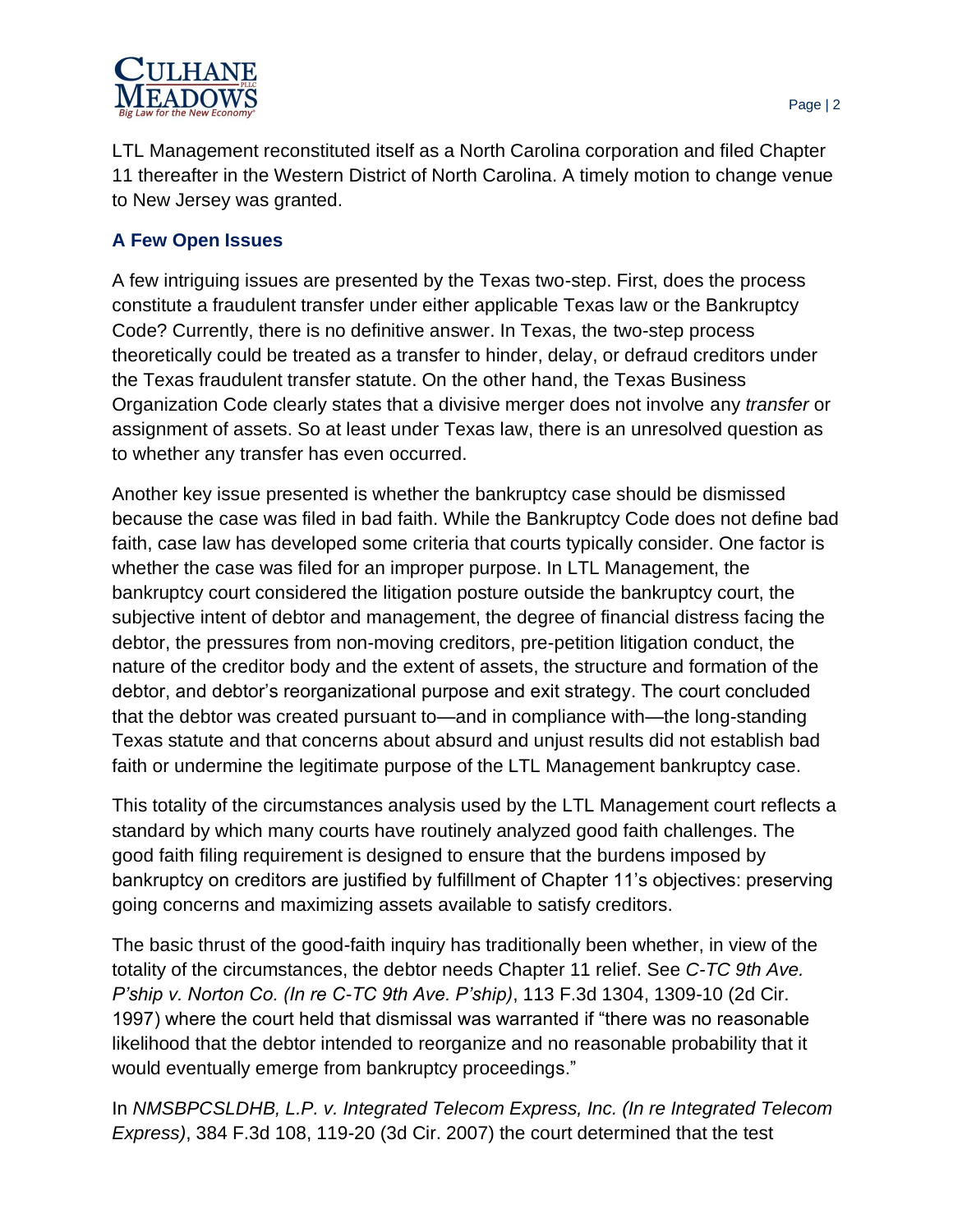

focuses on "whether the petition serves a valid bankruptcy purpose … [or] whether the petition is filed merely to obtain a tactical litigation advantage."

In a similar approach, the court in *In re Premier Automotive Services*, 492 F.3d 274, 279-80 (4th Cir. 2007) found that a Chapter 11 filing was made in "subjective bad faith" where the debtor had no demonstrable need to organize and was not experiencing financial difficulties and where the filing revealed a solvent business with no unsecured creditors and few, if any, secured creditors.

However, some courts are more tolerant with respect to the good faith analysis. For example, the court in *In re Capitol Food Corp. of Fields Corner*, 490 F.3d 21, 26 (1st Cir. 2007) declined to address whether §1112(b) imposes the "good faith" requirement, but ruled that the debtor's use of Chapter 11 to obtain "time-out" and delay foreclosure of its leasehold interest did not mean that the petition had been filed solely to obtain a tactical litigation advantage, which many courts have found to be a hallmark of bad faith.

A second bad faith factor is whether the debtor entity was created on the eve of bankruptcy—the concept being described as the new debtor syndrome. Courts have uniformly dismissed bankruptcy cases under this doctrine which would seem to apply to the Texas two-step, except that the entities using the two-step process are not insolvent shells but have assets and/or funding arrangements to at least partially satisfy mass tort claims and, in some cases, may have ongoing business operations.

### **What Happens Next?**

Congress has taken notice of the Texas two-step and it is rumored to be planning to introduce legislation to outlaw the process because of the public perception that it abuses the bankruptcy process and unreasonably favors well-capitalized entities that supposedly can afford to pay mass tort claims. One compelling concern is that these well-capitalized companies that are facing mass tort liabilities will resort to the Texas two-step process, thereby potentially depriving mass tort claimants of any meaningful recovery. However, there are countervailing concerns that absent a bankruptcy proceeding where all tort claimants can theoretically participate, the current nonbankruptcy system may only reward those claimants that aggressively litigate claims and thus potentially deprive some claimants of any recovery as assets are depleted to pay more aggressive claimants.

In effect, making this a race to the court creates the potential situation where some claimants may be paid while others may not, which is not fundamentally fair and equitable. One of the primary reasons why Congress amended the Bankruptcy Code several years ago to include special provisions for the resolution of asbestos claims was to create a trust and to preserve the ongoing operation of the debtor to fund asbestos claims into the future. Congress realized that the better alternative was to find a way to